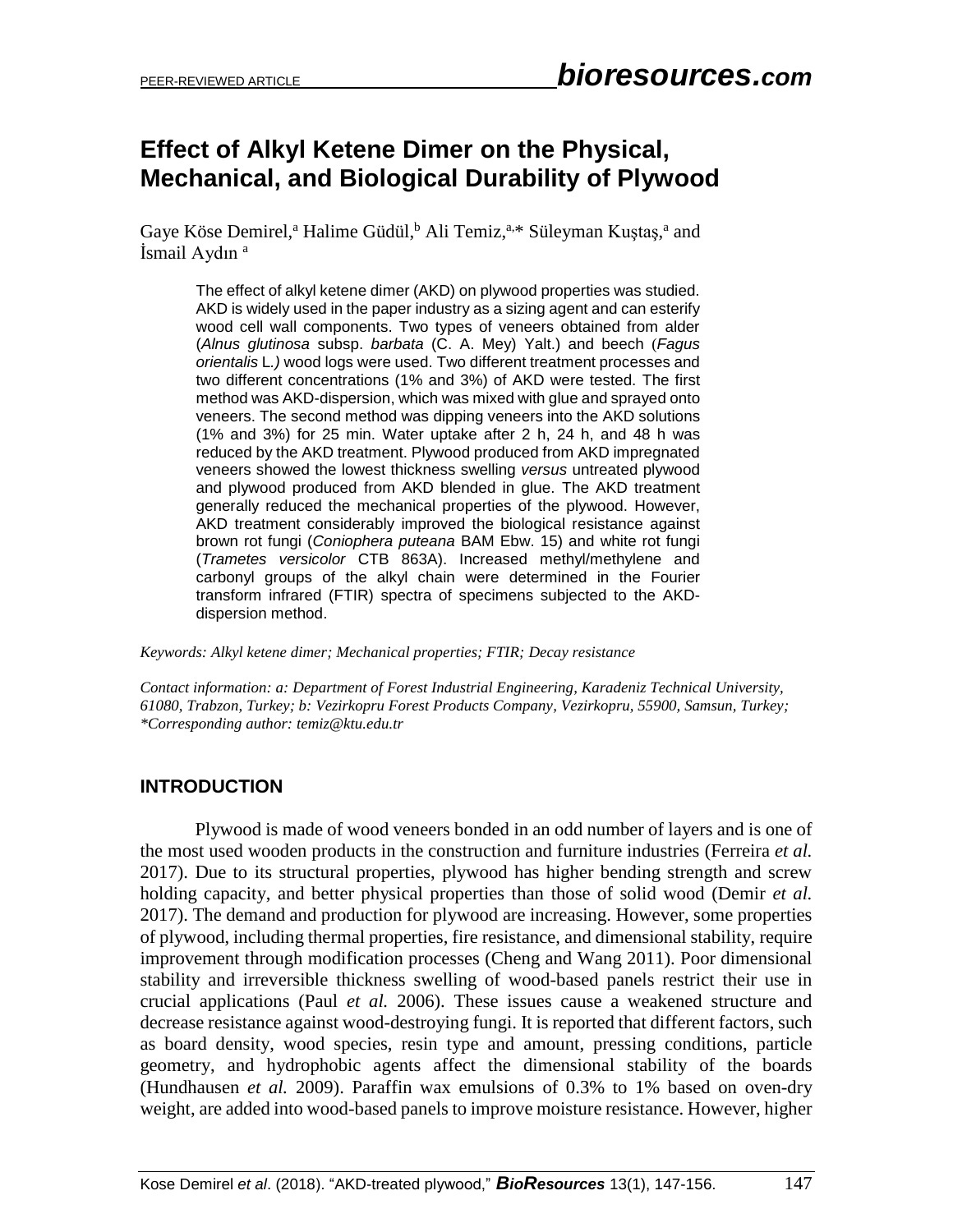amounts of paraffin added into the boards decreases their bonding strength (Hundhausen *et al*. 2009).

Many efforts have been taken to improve the dimensional stability of wood-based panels (Filcock and Vinden 2000; Papadopoulos and Gkaraveli 2003; Hundhausen *et al.* 2009; Ferreira *et al*. 2017). For example, some researchers have reported that wood-based panels treated with isocyanate resin as a hydrophobic agent decreased the thickness swelling of wood-based composites (Filcock and Vinden 2000). Thermal treatment is an ecologically friendly alternative treatment method used to improve dimensional stability. During the thermal treatment process, dimensional stability increases due to the reduction of hydroxyl groups in the hemicellulose, the most hydrophilic polymers of wood (Hill 2006; Ferreira *et al*. 2017).

Another approach to improve dimensional stability of wood-based composites is chemical modification. Several researchers reported that chemical modification of woodbased panels caused an alteration of cell wall structure and led to improvements in dimensional stability (Hill 2006; Hundhausen *et al.* 2009; Mai 2016). Numerous chemicals were tested on the chemical modifications of wood-based panels such as phenolformaldehyde resin (Kajita and Imamura 1991), acetylated chips (Rowell *et al.* 1986; Youngquist and Rowell 1986; Subiyanto *et al.* 1989), and particleboards made from chips modified with propionic anhydride (Papadopoulos and Gkaraveli 2003). These reports showed some improvements on the dimensional stability of wood-based panels through chemical modification. However, chemical modifications in such compounds are generally expensive and difficult to apply in the board production process.

Alkyl ketene dimer (AKD) is widely used in the paper industry as a sizing agent to build resistance against fluids, which increases the paper's wet strength and printability (Lindström and Söderberg 1986; Quillin *et al.* 1992; Neimo *et al.* 1999). The hydrophobic effect of AKD is predominantly attributed to an esterification reaction with wood hydroxyl groups and subsequent orientation of hydrocarbon chains (Hundhausen *et al.* 2009; Mai 2016). Therefore, modification of wood and wood-based panels with AKD is expected to improve dimensional stability. While AKD has been extensively used in the paper industry, there are a few studies regarding AKD-treated wood and wood-based panels (Suttie *et al.* 1998*;* Hundhausen *et al.* 2009*;* Mai 2016).

In this study, researchers aimed to improve plywood properties with AKD, which can undergo an esterification reaction with wood hydroxyl groups and improve the hydrophobicity of plywood. Two different processes and two different concentrations (1% and 3%) of AKD were tested. In the first process, AKD-dispersion was mixed with glue and sprayed onto veneers prior to pressing. In the second process, veneers were dipped into AKD-dispersion. The hydrophobicity, mechanical properties, thermal properties, decay resistance, and FTIR spectra of plywood modified with AKD were determined.

#### **EXPERIMENTAL**

## **Materials**

#### *Veneer treatment and plywood production*

Rotary cut veneers with dimensions of 400 mm  $\times$  400 mm  $\times$  2 mm and a moisture content of 7% were prepared from Alder (*Alnus glutinosa* subsp. *barbata* (C. A. Mey) Yalt.) and beech (*Fagus orientalis* L.) wood logs which are commonly used wood species for plywood manufacturing in Turkey.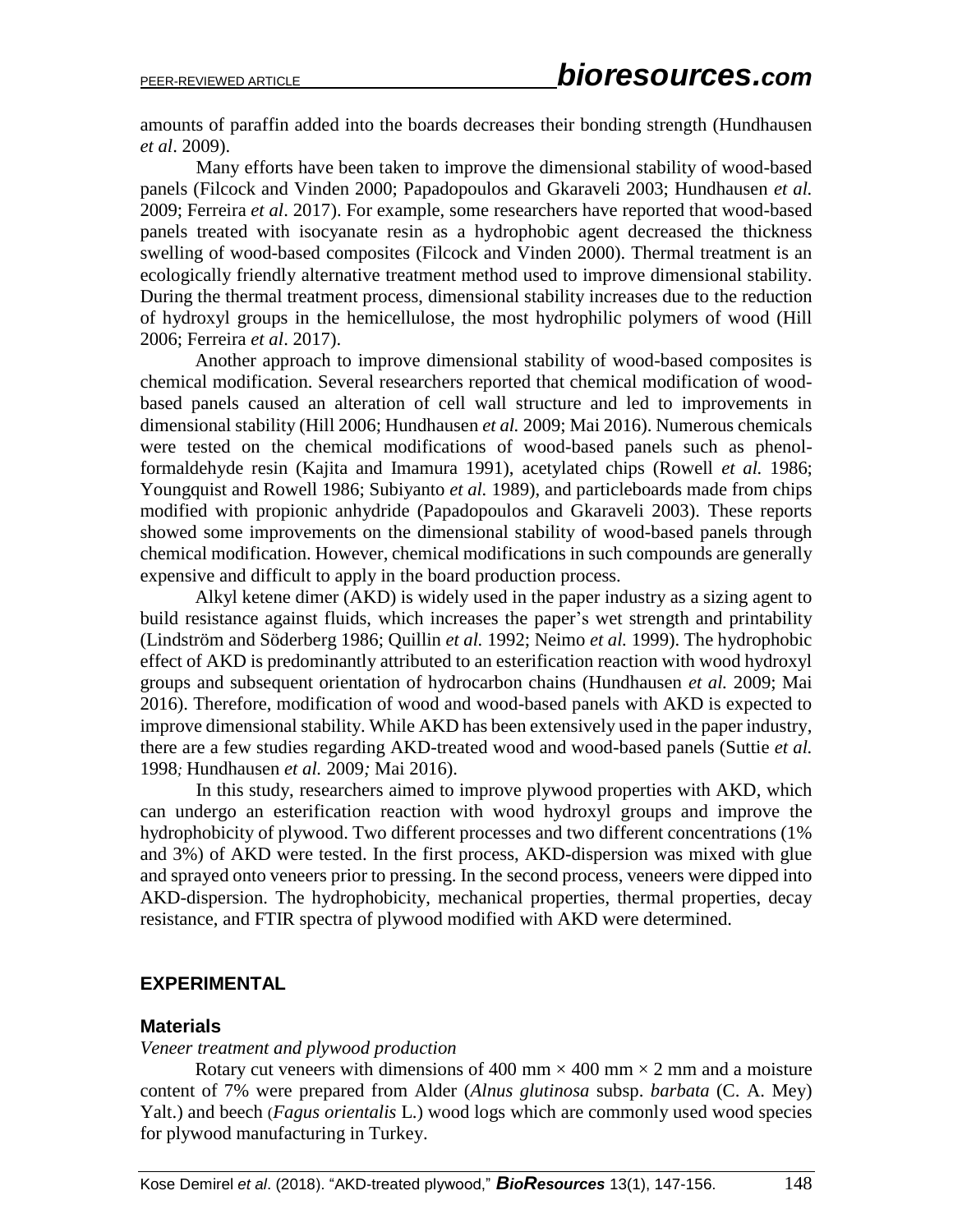The alkyl ketene dimer-dispersion with a solid content of 18% was obtained from SETAS Chemical Company/RD Center (Tekirdag City, Turkey).

Two different treatment processes and two different concentrations (1% and 3%) of AKD were tested. In the first process, the two different concentrations (1% and 3%) of AKD-dispersion were mixed with glue and sprayed onto veneers prior to pressing (Bürkle, City of Freudenstadt, Germany). In process two, two veneers for each group were dipped into two different concentrations (1% and 3%) of AKD-dispersion for 25 min. The average chemical retention was determined as shown in Eq. 1,

$$
Retention = ((G \times C)/V) \times 10 \text{ kg/m}^3
$$
\n(1)

where  $G$  is the weight  $(g)$  of treating solution absorbed by veneer,  $C$  is the concentration of treating solution  $(\%)$ , and *V* is the volume of veneer (cm<sup>3</sup>).

Three-ply laboratory plywood panels were manufactured and urea formaldehyde (UF)-Resin (solid content of 65%, Polisan, City of Kocaeli, Turkey) was used as the adhesive. The adhesive mixture used for gluing veneers was composed of 100 parts UF resin, 30 parts wheat flour and 10 parts hardener (NH4Cl) by weight. Rotary cut veneers were glued with  $160 \text{ g/m}^2$  of UF-resin. The plywood panels were assembled and hotpressed under 1176.79 kPa at a temperature of 110 °C for 6 min. Two boards (400 mm  $\times$ 400 mm  $\times$  6 mm) were manufactured for each group (totally 20 boards). Samples for thickness swelling  $(n = 30)$ , decay test  $(n = 6)$ , bonding shear strength  $(n = 20)$ , bending strength, and modulus of elasticity values  $(n = 14)$  were cut from these panels.

#### *Water uptake and thickness swelling of plywood*

The samples with the dimensions of 10 mm  $\times$  20 mm  $\times$  6 mm were cyclically submerged in deionized water. The water was replaced with fresh water after 2 h, 24 h, and 48 h. After each cycle, the mass and thickness of the samples were determined. Experiments were conducted at room temperature. Water uptake and thickness swelling were calculated according to Eqs. 2 and 3, respectively, after each water replacement,

$$
WA (%) = ((W_2 - W_1) / W_1) \times 100
$$
 (2)

$$
TS\left(\% \right) = \left( \left( T_2 - T_1 \right) / T_1 \right) \times 100\tag{3}
$$

where  $W_1$  and  $W_2$  are the weight (g), of the wood specimens before and after the test,  $T_2$  is the tangential dimension at any given time during water soaked condition (mm), and  $T_1$  is the initial tangential dimensions of the specimen (mm).

#### **Methods**

#### *Mechanical properties of plywood*

Bonding shear strength, bending strength, and modulus of elasticity values of plywood panels were determined according to EN 314-1 (1993) and EN 310 (1993), respectively. Samples were conditioned to a constant weight at a relative humidity of 65%  $\pm$  5% and at a temperature of 20 °C  $\pm$  1 °C prior to mechanical testing. Bonding shear strength samples were tested after being soaked in water at 20 °C for 24 h.

#### *Thermal conductivity*

The Fox-314 Heat Flow Meter (Laser Comp., City of New Castle, USA) was used to determine thermal conductivity according to ASTM C518 (2017) standard.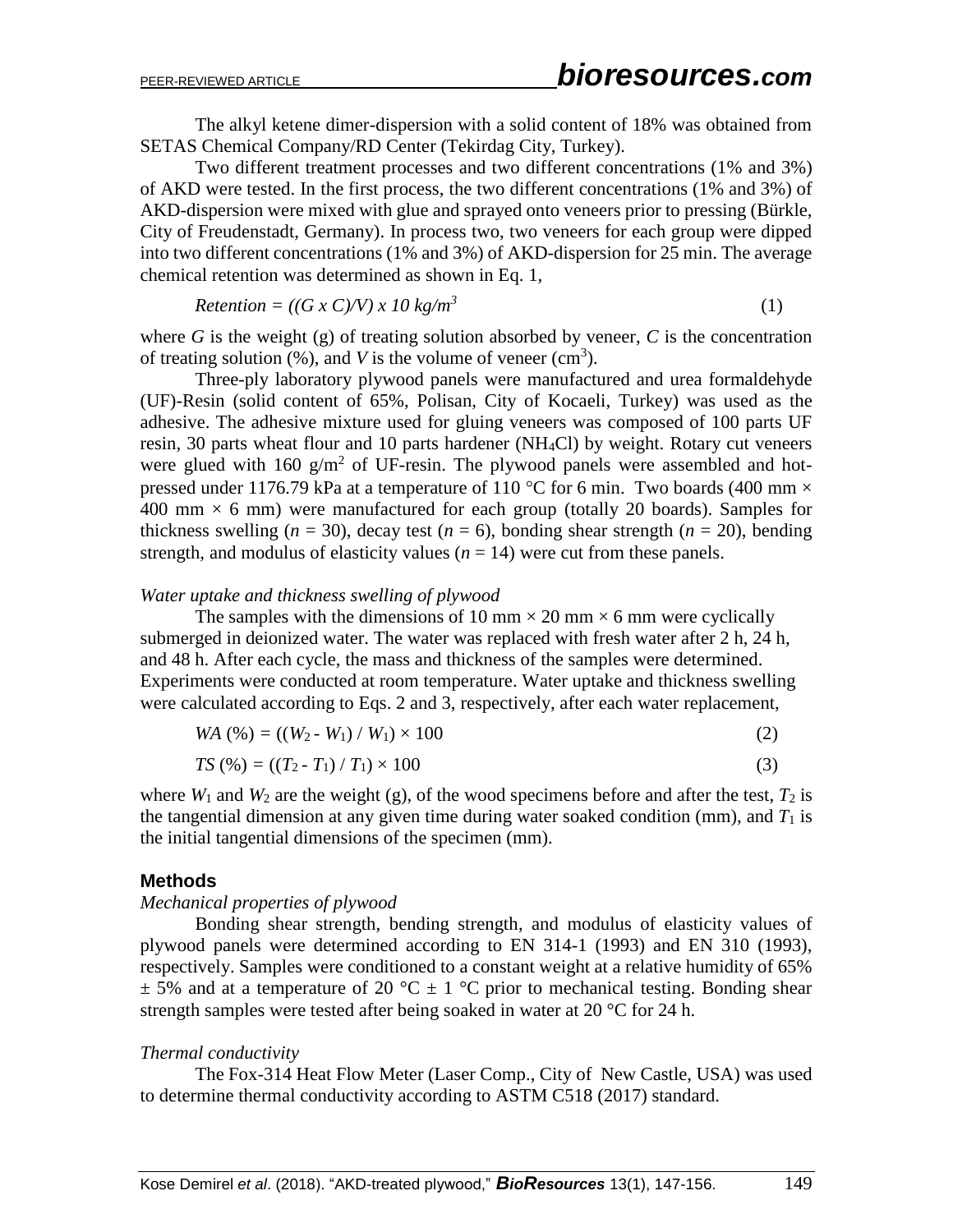Thermal conductivity  $(\lambda)$  can be defined as a measurement of heat conduction ability of a material. It is stated as heat flow and expressed as Watts per meter (W/mK) thicknesses of material for a temperature gradient of  $1 \,^{\circ}$ K (Kelvin). Thermal conductivity is calculated by Eq. 4,

$$
\lambda = Q.e / A.z. \Delta t \ (W/mK) \tag{4}
$$

where  $\lambda$  is thermal conductivity (W/mK),  $Q$  is heat quantity (kcal),  $e$  is the thickness of material (m),  $\Delta t$  is the temperature difference between  $T_1$  and  $T_2$  (°C), A is the surface area  $(m<sup>2</sup>)$ , and *z* is time of duration (h).

#### *FTIR Spectroscopy*

The FTIR spectra were determined using a Bruker Tensor 37 Spectrophotometer (Bruker, City of Billerica, USA) in the range of 3600 cm<sup>-1</sup> to  $400 \text{ cm}^{-1}$ , with a 4 cm−1 resolution over 16 scans, using Diamond ATR (Attenuated Total Reflectance).

#### *Decay test*

A mini-block test was conducted to decay the resistance of plywood in plastic sterile petri dishes with a 90-mm diameter. Samples (10 mm  $\times$  25 mm  $\times$  6 mm) were tested against brown rot fungi (*Coniophera puteana* BAM Ebw. 15) and white rot fungi (*Trametes versicolor* CTB 863A).

The samples were leached according to the AWPA E11-06 (2006) standard before the decay test. The water was replaced with fresh water after 6 h, 24 h, and 48 h and thereafter at 48-h intervals for a total of 14 days of leach testing. Fungi cultures were obtained from the Forest Products Laboratory, Madison, WI, USA. Malt extract agar of 4% (w/v) concentration and samples were sterilized in an autoclave at a pressure of approximately 0.1 MPa at 120 °C for 25 min. Each plate contained one treated test sample and one untreated control sample. Six replicates for each treatment were used. The incubation time was 8 weeks at 25 °C  $\pm$  1 °C and 65%  $\pm$  5% relative humidity (RH). After incubation, fungal mycelium were removed from the samples and dried at 103 °C  $\pm$  2 °C. The mass loss caused by the fungus was calculated according to Eq. 5,

$$
Mass loss (\%) = [(w_o - w_d) / w_o] \times 100 \tag{5}
$$

where  $w<sub>o</sub>$  is the oven-dry mass prior to testing (g) and  $w<sub>d</sub>$  is the oven-dry mass after testing (g).

# **RESULTS AND DISCUSSION**

The average retentions of 1% and 3% of AKD in beech veneers were 2.07 kg/m<sup>3</sup>  $\pm$ 0.32 kg/m<sup>3</sup> and 6.15 kg/m<sup>3</sup>  $\pm$  0.59 kg/m<sup>3</sup>, respectively, while 1% and 3% of AKD in alder veneers were 3.77 kg/m<sup>3</sup>  $\pm$  0.28 kg/m<sup>3</sup> and 9.80 kg/m<sup>3</sup>  $\pm$  0.91 kg/m<sup>3</sup>, respectively.

#### **Water Uptake and Thickness Swelling**

The water absorption and thickness swelling results of the treated and untreated wood samples are listed in Table 1.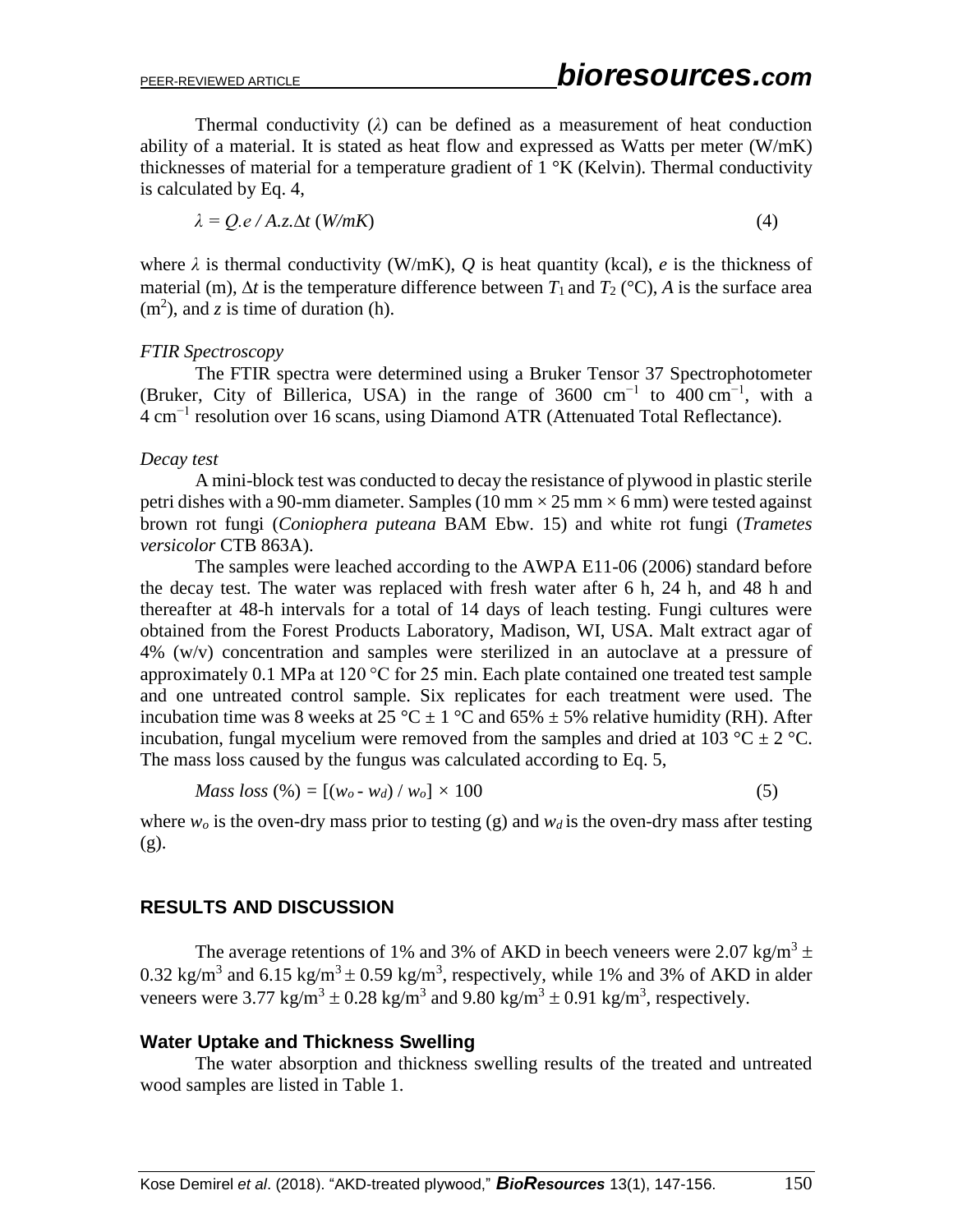| Table 1. Mean Values of Thickness Swelling and Water Absorption of AKD- |  |  |
|-------------------------------------------------------------------------|--|--|
| treated Plywood                                                         |  |  |

| <b>Alder Plywood</b>                                                                                         |                              |                |                         |                         |                 |                 |
|--------------------------------------------------------------------------------------------------------------|------------------------------|----------------|-------------------------|-------------------------|-----------------|-----------------|
|                                                                                                              | Immer<br>sion<br>Time<br>(h) | Control        | <b>AKD Glue</b><br>(1%) | <b>AKD Glue</b><br>(3%) | AKD Imp<br>(1%) | AKD Imp<br>(3%) |
| Thickness                                                                                                    | 2 <sub>h</sub>               | $5.55(1.07)^*$ | 4.64 (1.73)             | 3.34(0.76)              | 2.39(1.47)      | 2.91(1.77)      |
| Swelling                                                                                                     | 24 h                         | 6.42(1.22)     | 5.97 (1.67)             | 7.50(1.05)              | 6.21(1.76)      | 4.92 (1.40)     |
| (% )                                                                                                         | 48 h                         | 6.58(1.24)     | 5.99 (1.54)             | 7.68(1.05)              | 6.64(1.72)      | 5.41(1.32)      |
| Water                                                                                                        | 2 <sub>h</sub>               | 53.57 (3.35)   | 51.76 (4.33)            | 53.22 (4.02)            | 26.05 (2.78)    | 18.01 (1.33)    |
| Absorption                                                                                                   | 24 h                         | 77.57 (1.60)   | 72.01 (3.72)            | 73.64 (3.61)            | 62.78 (2.55)    | 50.84 (1.97)    |
| (% )                                                                                                         | 48 h                         | 89.69 (2.81)   | 77.67 (3.11)            | 83.13 (3.22)            | 75.31 (1.87)    | 68.56 (2.80)    |
| <b>Beech Plywood</b>                                                                                         |                              |                |                         |                         |                 |                 |
| Thickness                                                                                                    | 2 <sub>h</sub>               | 5.43(2.90)     | 5.14(1.77)              | 7.78(1.74)              | 2.23(1.15)      | 1.04(0.87)      |
| Swelling                                                                                                     | 24 h                         | 8.45(3.62)     | 6.52(1.90)              | 9.82(1.46)              | 6.23(1.56)      | 2.71(1.33)      |
| $(\% )$                                                                                                      | 48 h                         | 8.79(3.55)     | 6.58(1.66)              | 10.16 (1.49)            | 6.86(1.72)      | 3.08(1.24)      |
| Water                                                                                                        | 2 <sub>h</sub>               | 34.52 (2.56)   | 35.49 (1.77)            | 30.55 (1.41)            | 15.99 (1.23)    | 15.89 (0.56)    |
| Absorption                                                                                                   | 24 h                         | 52.03 (1.64)   | 49.54 (0.87)            | 47.37 (1.00)            | 34.98 (3.12)    | 37.58 (1.53)    |
| $(\% )$                                                                                                      | 48 h                         | 54.97 (1.90)   | 53.69 (0.95)            | 52.10 (0.99)            | 44.16 (2.87)    | 49.46 (2.09)    |
| * Numbers in parenthesis are standard deviation; AKD glue = blended in glue; AKD imp = veneer<br>impregnated |                              |                |                         |                         |                 |                 |

As shown in Table 1, control plywood panels (made of untreated veneers) showed the highest water uptake for all immersion times. Alder plywood panels had higher water uptake than beech plywood panels. This was mainly attributed to the higher density of beech plywood panels.

It should also be noted that the addition of AKD reduced water absorption. In comparison, plywood produced from veneer impregnated with AKD showed lower water uptake than that of plywood produced from AKD blended in glue.

Regarding the thickness swelling, plywood produced from 3% of AKD blended in glue generally caused higher thickness swelling than the control groups for both alder and beech plywood groups. At the same time, the plywood produced from AKD-impregnated veneer showed lower thickness swelling than both the untreated plywood and plywood produced from AKD blended in glue.

The reason for the different effects of AKD blended in glue and veneer impregnated might be a physical blocking by UF-resin, which impedes the spreading of AKD on the veneer surface during gluing.

Some researchers reported that the combination of an esterification reaction and a subsequent orientation of AKD plays a critical role for sizing effect (Neimo *et al.* 1999; Hubbe 2006; Hundhausen *et al.* 2009).  $\beta$ -keto esters binding is the primary mechanism between cellulose and AKD. The  $\beta$ -keto ester bonding occurs between the four-membered strained lactone ring in AKD and cellulose hydroxyl groups (Zhang 2014).

The hydrophobicity of AKD is strongly related to an orientation of alkyl chains regardless of whether an esterification reaction occurs or not (Hundhausen *et al*. 2009). This might emphasize that the pressing time and temperature (6 min and 110  $^{\circ}$ C) are not enough for an orientation.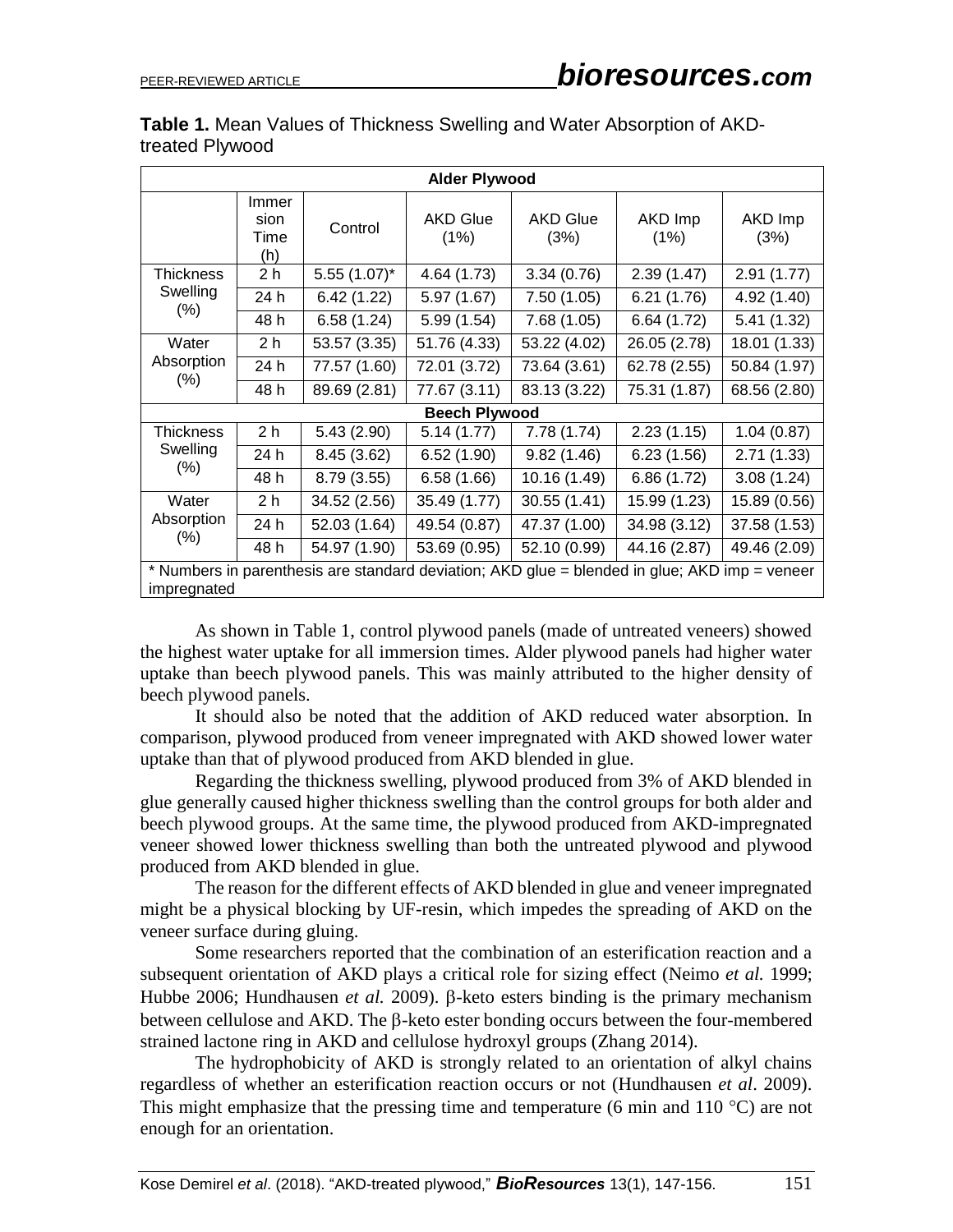# **Mechanical Properties**

Table 2 shows the mechanical properties of plywood samples treated with AKD.

| <b>Alder Plywood</b>                                                                                           |              |                 |                 |          |          |
|----------------------------------------------------------------------------------------------------------------|--------------|-----------------|-----------------|----------|----------|
|                                                                                                                | Control      | <b>AKD Glue</b> | <b>AKD Glue</b> | AKD Imp  | AKD Imp  |
|                                                                                                                |              | (1%)            | (3%)            | (1%)     | (3%)     |
| <b>Bonding Shear</b>                                                                                           | 2.08         | 1.89            | 2.07            | 1.30     | 1.69     |
| Strength (N/mm <sup>2</sup> )                                                                                  | $(0.19)^{*}$ | (0.36)          | (0.35)          | (0.16)   | (0.30)   |
| <b>Bending Strength</b>                                                                                        | 63.46        | 58.19           | 62.83           | 58.46    | 57.75    |
| (N/mm <sup>2</sup> )                                                                                           | (2.64)       | (6.30)          | (5.47)          | (6.20)   | (4.84)   |
| <b>Modulus of Elasticity</b>                                                                                   | 5347.31      | 4785.19         | 5233.33         | 4463.20  | 5146.13  |
| (N/mm <sup>2</sup> )                                                                                           | (230.99)     | (252.73)        | (389.87)        | (833.69) | (263.21) |
| <b>Beech Plywood</b>                                                                                           |              |                 |                 |          |          |
| Bonding Shear                                                                                                  | 2.06         | 2.30            | 2.47            | 1.96     | 1.87     |
| Strength (N/mm <sup>2</sup> )                                                                                  | (0.16)       | (0.18)          | (0.28)          | (0.18)   | (0.26)   |
| <b>Bending Strength</b>                                                                                        | 104.43       | 107.44          | 103.01          | 100.59   | 91.70    |
| (N/mm <sup>2</sup> )                                                                                           | (7.71)       | (8.73)          | (7.27)          | (6.50)   | (4.11)   |
| <b>Modulus of Elasticity</b>                                                                                   | 8624.70      | 8259.13         | 8429.69         | 9113.76  | 6869.81  |
| (N/mm <sup>2</sup> )                                                                                           | (389.98)     | (776.41)        | (508.06)        | (435.86) | (527.37) |
| * Numbers in parenthesis are standard deviation; AKD glue = blended in glue; AKD imp<br>$=$ veneer impregnated |              |                 |                 |          |          |

| Table 2. Mean Values of Mechanical Properties of AKD-treated Plywood |
|----------------------------------------------------------------------|
|----------------------------------------------------------------------|

In comparison to the control (untreated) samples, the veneers impregnated with AKD (AKD imp) exhibited lower mechanical properties than the treatment groups with the addition of AKD in glue (AKD glue). This result could be explained by the destruction of hydrogen bonds in the composite membrane by the β-keto esters. This result was consistent with results in a study of the preparation and characterization of AKD-modified cellulose composite membrane (Song *et al.* 2012).

In beech plywood panels with AKD glue, the mechanical properties were slightly improved over the control samples. It is thought that the reaction between AKD and cellulose fibers helps internal bonding. Therefore, positive results were observed in the bonding strength of the manufactured panels.

# **FTIR Spectroscopy**

The FTIR spectra of beech and alder wood modified with AKD are presented in Figs. 1 and 2, respectively.

In AKD treatment, important modifications were seen on the IR spectra between  $2800 \text{ cm}^{-1}$  and  $3000 \text{ cm}^{-1}$ , which represents the methyl and methylene groups of the alkyl chain in the AKD-molecule and 1700 cm<sup>-1</sup> and 1750 cm<sup>-1</sup> that indicate carbonyl groups originating from both AKD and wood compounds as reported in previous literature (Hergert 1971; Hundhausen *et al.* 2009).

The FTIR results showed that beech and alder wood veneer impregnation with AKD did not display any differences on the IR spectra. However, the peaks at 2800 cm-1 to 3000 cm−1 and 1700 cm-1 to 1750 cm−1 increased in the AKD-dispersions, mixed with glue and sprayed onto veneers.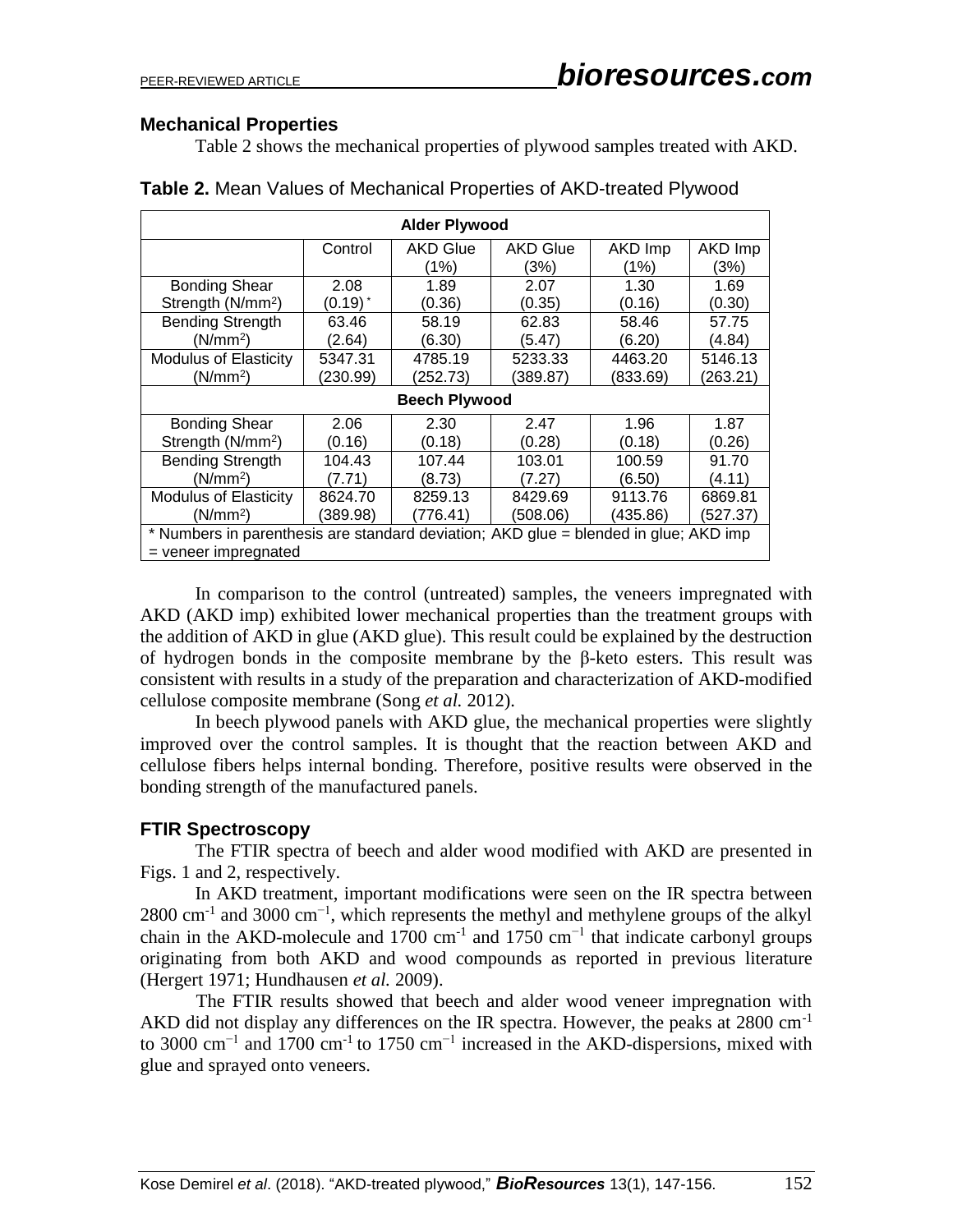

**Fig. 1.** FTIR spectra of beech wood



**Fig. 2.** FTIR spectra of alder wood

## **Decay Test**

The samples were leached according to AWPA E11-06 (2006) for 2 weeks before the decay test. The weight loss of the leached wood samples against the test brown and white rot fungi are shown in Table 3.

| C. puteana                                      |               |                 |                 |            |            |
|-------------------------------------------------|---------------|-----------------|-----------------|------------|------------|
|                                                 | Control       | <b>AKD Glue</b> | <b>AKD Glue</b> | AKD Imp    | AKD Imp    |
|                                                 |               | (1%)            | (3%)            | (1%)       | (3%)       |
| Alder plywood                                   | 31.70 (8.03)* | 6.09(3.92)      | 1.27(0.93)      | 5.33(2.43) | 2.75(1.37) |
| Beech plywood                                   | 23.80 (9.79)  | 4.09(1.46)      | 5.68(1.14)      | 5.40(2.32) | 4.10(0.72) |
| T. versicolor                                   |               |                 |                 |            |            |
| Alder plywood                                   | 38.48 (2.66)  | 9.09(0.77)      | 1.27(0.93)      | 5.33(2.43) | 2.75(1.37) |
| Beech plywood                                   | 27.25 (6.56)  | 0.71(1.29)      | 2.58(1.60)      | 1.38(1.20) | 1.41(0.78) |
| * Numbers in parenthesis are standard deviation |               |                 |                 |            |            |

| <b>Table 3. Weight Loss of Samples After Decay Test</b> |
|---------------------------------------------------------|
|---------------------------------------------------------|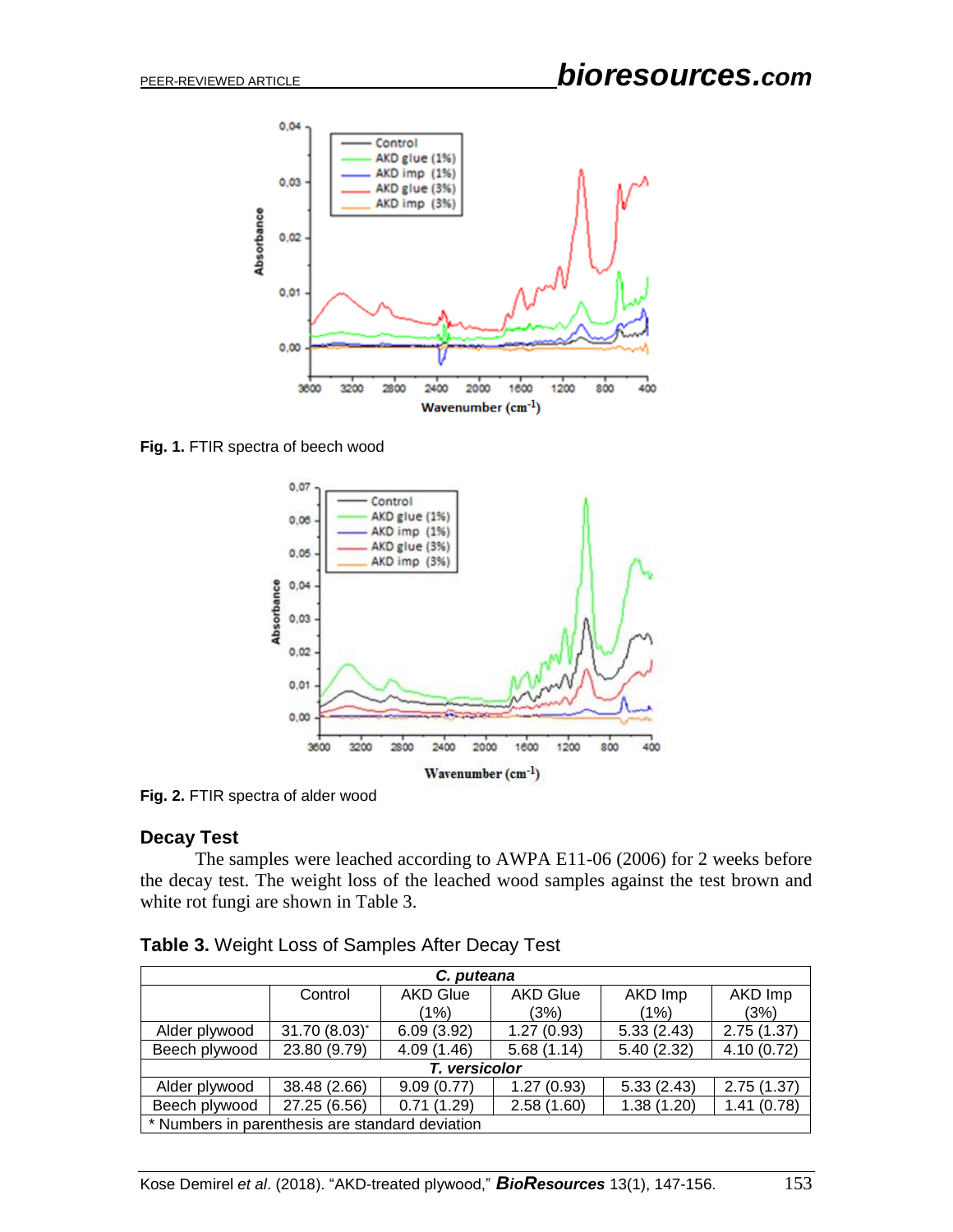All treated samples had significantly less weight loss than the untreated samples. The mass loss of the control samples was higher than 20%, which confirmed the validity of the test.

The weight loss in the samples impregnated with AKD was slightly lower than that of the samples with AKD glue when these two methods were compared.

# **Thermal Conductivity**

The average values of the thermal conductivity of plywood are given Table 4.

|               | <b>Thermal Conductivity</b><br>(W/mK) |                      |  |
|---------------|---------------------------------------|----------------------|--|
|               | <b>Beech Plywood</b>                  | <b>Alder Plywood</b> |  |
| Control       | 0.04998                               | 0.06635              |  |
| AKD imp (1%)  | 0.05013                               | 0.06493              |  |
| AKD imp (3%)  | 0.06329                               | 0.06717              |  |
| AKD glue (1%) | 0.06262                               | 0.06500              |  |
| AKD glue (3%) | 0.04999                               | 0.06560              |  |

**Table 4.** Average Thermal Conductivity Value (W/mK)

As shown in Table 4, the highest thermal conductivity values were determined from AKD imp (3%) beech and alder plywood. The lowest thermal conductivity values were obtained from both the control and AKD glue (3%) in beech plywood

In alder plywood, the control samples had a higher thermal conductivity than the test samples, except for AKD imp 3% (0.06717 w/mK) due to a higher density of alder.

The thermal conductivity of wood and wood composite varied based on the wood species, direction of wood fiber, ratio of early and late wood, thickness of composite materials, density, moisture content, resin type and additives, temperature and flow direction of heat, and impregnate materials and processes (Kamke and Zylkowoski 1989; Suleiman *et al.* 1999; Kol *et al.* 2008; Sonderegger and Niemz 2009).

# **CONCLUSIONS**

In this study, the effect of alkyl ketene dimer (AKD) on water uptake, thickness swelling, mechanical properties, biological durability against wood destroying fungi, and thermal conductivity of plywood was studied. The main findings were as follows:

- 1. Alkyl ketene dimer (AKD) treatment reduced water uptake after 2 h, 24 h, and 48 h. Beech plywood panels showed lower water uptake than those of alder plywood panels.
- 2. AKD blended in glue generally resulted in higher thickness swelling than control panels due to possible a blocking effect by UF resin. However, AKD impregnation decreased the thickness swelling.
- 3. The AKD treatment noticeably improved the biological properties against brown rot fungi (*C. puteana* BAM Ebw. 15) and white rot fungi (*T. versicolor* CTB 863A), while it reduced mechanical properties.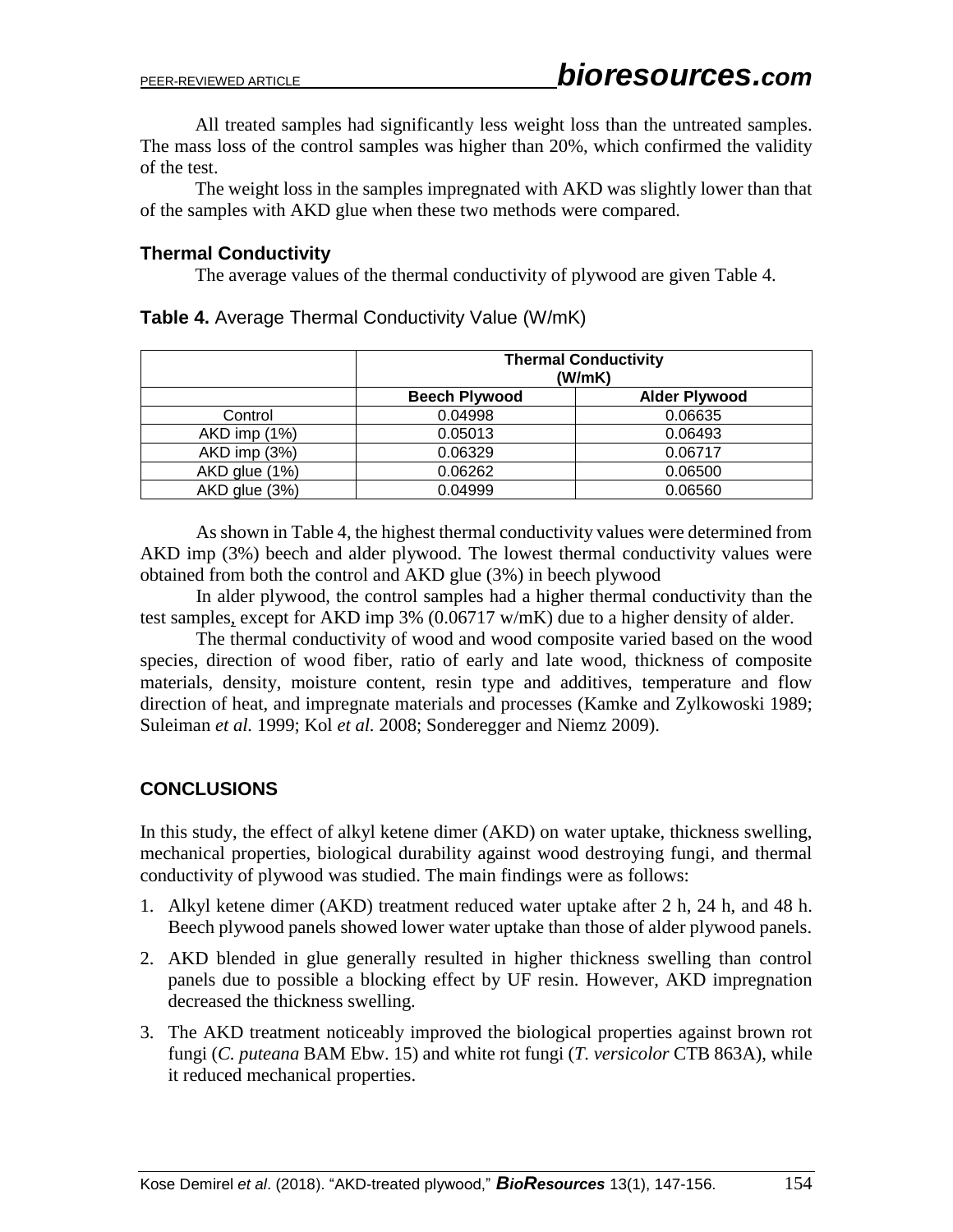# **REFERENCES CITED**

- ASTM C518 (2017). "Standard test method for steady-state thermal transmission properties by means of the heat flow meter apparatus," ASTM International, West Conshohocken, PA.
- AWPA E11-06. (2006.) "Standard method of determining the leachability of wood preservatives," American Wood-Preservers' Association Standard, Birmingham, AL.
- Cheng, R. X., and Wang, Q. W. (2011). "The influence of frw-1 fire retardant treatment on the bonding of plywood," *Journal of Adhesion Science and Technology* 25(14), 1715-1724. DOI: 10.1163/016942410X549951
- Demir, A., Aydin, I., and Salca, E. A. (2017). "Some technological properties of plywood after fire retardant treatment in different concentration," *Pro Ligno* 13(2) 40-45. DOI:
- EN 310 (1993). "Wood based panels. Determination of modulus of elasticity in bending and of bending strength," European Committee of Standardization, Brussels, Belgium.
- EN 314-1 (1993). "Plywood bonding quality Part 1," European Committee of Standardization, Brussels, Belgium.
- Ferreira, B. S., Silva, J. V. F., and Campos, C. I. (2017). "Static bending strength of heat treated and chromated copper arsenate treated plywood," *BioResources* 12(3), 6276- 6282. DOI:
- Filcock, K. M., and Vinden, P. (2000). *Treatment of Particleboard with Isocyanate Resin to Impart Improved Dimensional Stability and Water Repellency*, IRG 31th Annual Conference (International Research Group on Wood Preservation), Doc no: IRG/WP 00-40178, Kona, Hawaii, USA.
- Hergert, H. L. (1971)*.* "Infrared spectra," in: *Lignins – Occurrence, Formation, Structure*  and Reactions (1<sup>st</sup> Ed.), K. V. Sarkanen, C. H. Ludwig (eds.), Wiley-Interscience, New York, pp. 267-297.
- Hill, C. (2006). *Wood Modification: Chemical, Thermal and Other Processes*, John Wiley & Sons Publisher, Chichester, England.
- Hubbe, M. A. (2006). "Paper's resistance to wetting A review of internal sizing chemicals and their effects," *BioResources* 2(1), 106-145. DOI:
- Hundhausen, U., Militz, H., and Mai, C. (2009). "Use of alkyl ketene dimer (AKD) for surface modification of particleboard chips," *European Journal of Wood Products* 67(1), 37-45. DOI: 10.1007/s00107-008-0275-z
- Kajita, H., and Imamura, Y. (1991). "Improvement of physical and biological properties of particleboards by impregnation with phenolic resin," *Wood Science and Technology* 26(1), 63-70. DOI: 10.1007/BF00225692
- Kamke, A. F., and Zylkowoski, S. C. (1989). "Effects of wood-based panel characteristics on thermal conductivity," *Forest Products Journal* 39(5), 19-34. DOI:
- Kol, S. H., Özcifci, A., and Altun, S. (2008). "Effect of some chemicals on thermal conductivity of laminated veneer lumbers manufactured with urea formaldehyde and phenol formaldehyde adhesives*,*" *Kastamonu University Journal of Forestry Faculty* 8(2), 125-130.
- Lindström, T., and Söderberg, G. (1986). "On the mechanism of sizing with alkylketene dimers. Part 1: Studies on the amount of alkylketene dimer required for sizing different pulps," *Nordic Pulp and Paper Resource Journal* 1(1), 26. DOI: 10.3183/NPPRJ-1986-01-01-p026-033